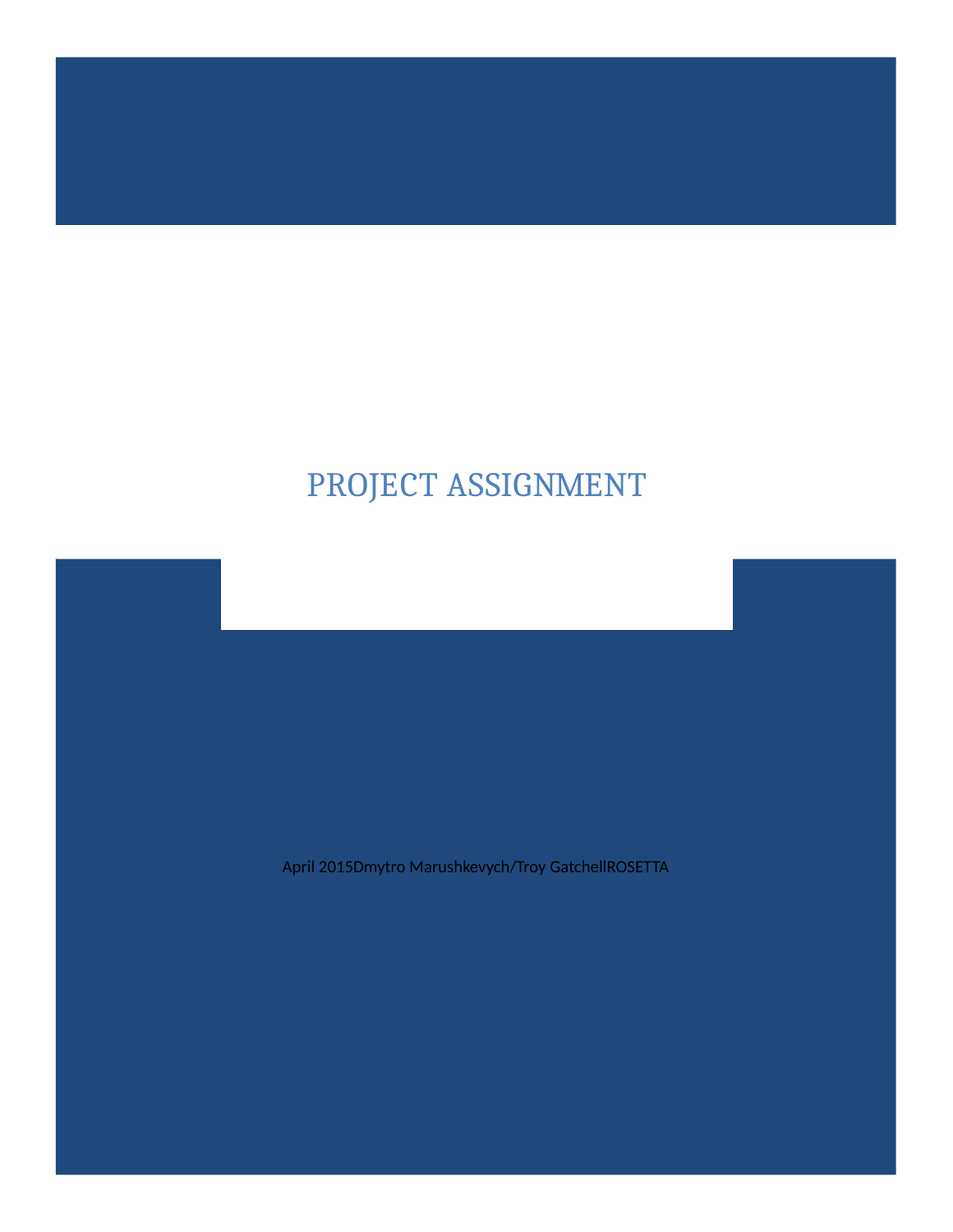## **Background**

Rosetta is an agency focused on Customer Engagement. We connect rich data, engaging experiences and robust technologies to create meaningful customer relationships that drive business impact.

Being a part of Publicis.Sapient and Razorfish Global, Rosetta is helping major brands across virtually every industry to understand their customers and translate the intimate customer knowledge into award winning and highly effective Customer Engagement campaigns.

Rosetta has partnered with Cal Poly Computer Sciences department to help students get the hands-on experience with the database design and use in the business environment.

### **Data**

**Note: this is a hypothetical assignment and is not representative of any actual Rosetta's client. No real client data is provided as part of this assignment.**

BrandX (not a real company) is an electronics manufacturer, specializing in mobile devices, such as smartphone and tablets. To drive customer engagement and retention, BrandX has created a database of their customers and their historical device purchases.

BrandX has hired a marketing agency to develop, run and optimize their email marketing program.

**You** are a Senior Associate at the agency's Tech group and you are tasked with developing a database to hold the account, device registration and campaign engagement data received from BrandX and their Email Service Provider (company that manages the physical deployment of the emails).

As a part of the exercise, you will receive 4 separate data sets. None of the datasets contains any Personally Identifiable Information (PII). Customer names and email addresses are kept on the Email Service Provider (ESP) side.

### 1. **Account Registration Data.**

This dataset contains information about the BrandX customer account registrations. Major fields included:

| <b>Field</b>                    | <b>Description</b>                                                           |
|---------------------------------|------------------------------------------------------------------------------|
| Customer ID                     | Unique customer identifier                                                   |
| Email ID                        | Unique identifier of the customer email address (stored by ESP)              |
| <b>Registration Source ID</b>   | Identifier of the account registration source, e.g. web site or Call Center. |
| <b>Registration Source Name</b> | Name of the registration source                                              |
| ZIP                             |                                                                              |
| State                           |                                                                              |
| Gender                          |                                                                              |
| Income Level                    | Customer income level                                                        |
| Permission                      | Optin/optout indicator for marketing communications                          |
| Language                        |                                                                              |
| <b>Registration Date</b>        |                                                                              |
| <b>Email Domain</b>             | Domain of the customer email, e.g. gmail.com                                 |
| <b>Customer Tier</b>            | Tier customer has been assigned to by BrandX                                 |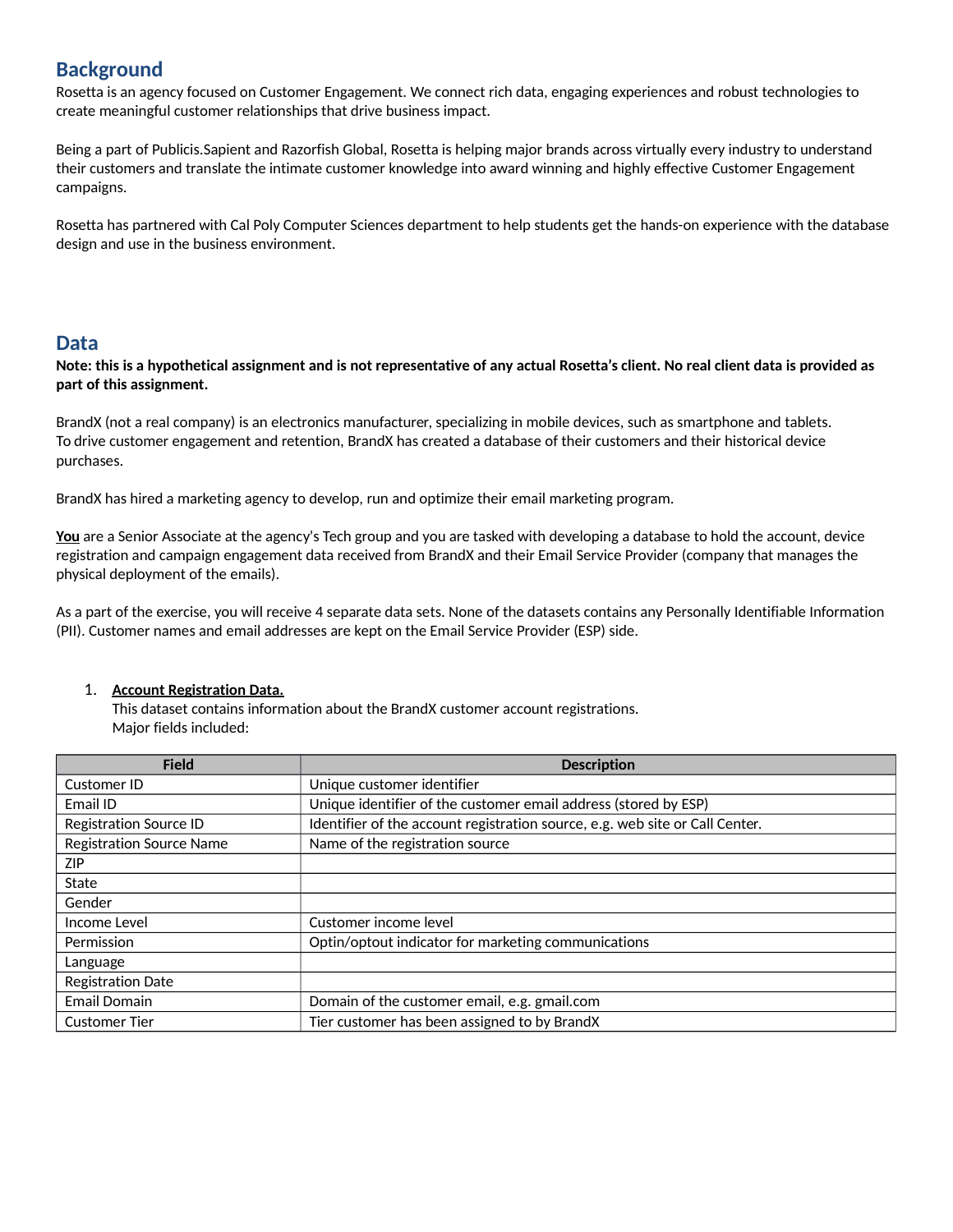### 2. **Device Registration Data.**

This dataset contains the information about BrandX devices purchased over time. Major fields included:

| <b>Field</b>                    | <b>Description</b>                                                           |
|---------------------------------|------------------------------------------------------------------------------|
| Customer ID                     | Unique customer identifier                                                   |
| <b>Registration Source ID</b>   | Identifier of the account registration source, e.g. web site or Call Center. |
| <b>Registration Source Name</b> | Name of the registration source                                              |
| Device Model                    |                                                                              |
| Serial Number                   |                                                                              |
| Purchase Date                   |                                                                              |
| Purchase Store Name             |                                                                              |
| Purchase Store State            |                                                                              |
| Purchase Store City             |                                                                              |
| Ecomm Flag                      | Indicator if purchased on ecomm site                                         |
| <b>Registration Date</b>        |                                                                              |
| Number of Registrations         | Number of registrations customer has                                         |
| <b>Registration ID</b>          | Unique registration ID                                                       |

### 3. **Email Event Data.**

This dataset contains the information about customer-level email marketing campaign history and engagement: emails received, opened and clicks within the email.

Major fields included:

| <b>Field</b>       | <b>Description</b>                                                   |
|--------------------|----------------------------------------------------------------------|
| <b>Customer ID</b> | Unique customer identifier <deprecated></deprecated>                 |
| EmailID            | Unique Id of the email address of the recipient of the email message |
| Audience           | Customer segment                                                     |
| Campaign Name      | Name of the email campaign                                           |
| Version            | Creative version                                                     |
| Subject Line       | Email subject line                                                   |
| Deployment Date    | When email has been sent                                             |
| Deployment ID      | Batch id (emails sent in batches)                                    |
| Event Type ID      | IDs for email types: send, open, click, bounce, unsubscribe          |
| Event Type Name    | Name of the email type (e.g. send, open, click)                      |
| Event Date         | When event happened                                                  |
| Link Name          | Link alias, e.g. Hero Module or Contact Customer Service             |
| URL                | <b>Link URL</b>                                                      |

### 4. **Device Data.**

This dataset contains the mapping of device model number to the device mane and wireless carrier. Major fields included:

| <b>Field</b> | <b>Description</b>     |
|--------------|------------------------|
| Device Model | See $#2$               |
| Device Name  | E.g. 'Constellation 5' |
| Device Type  | Phone vs Tablet        |
| Carrier      | AT&T, Verizon, etc.    |